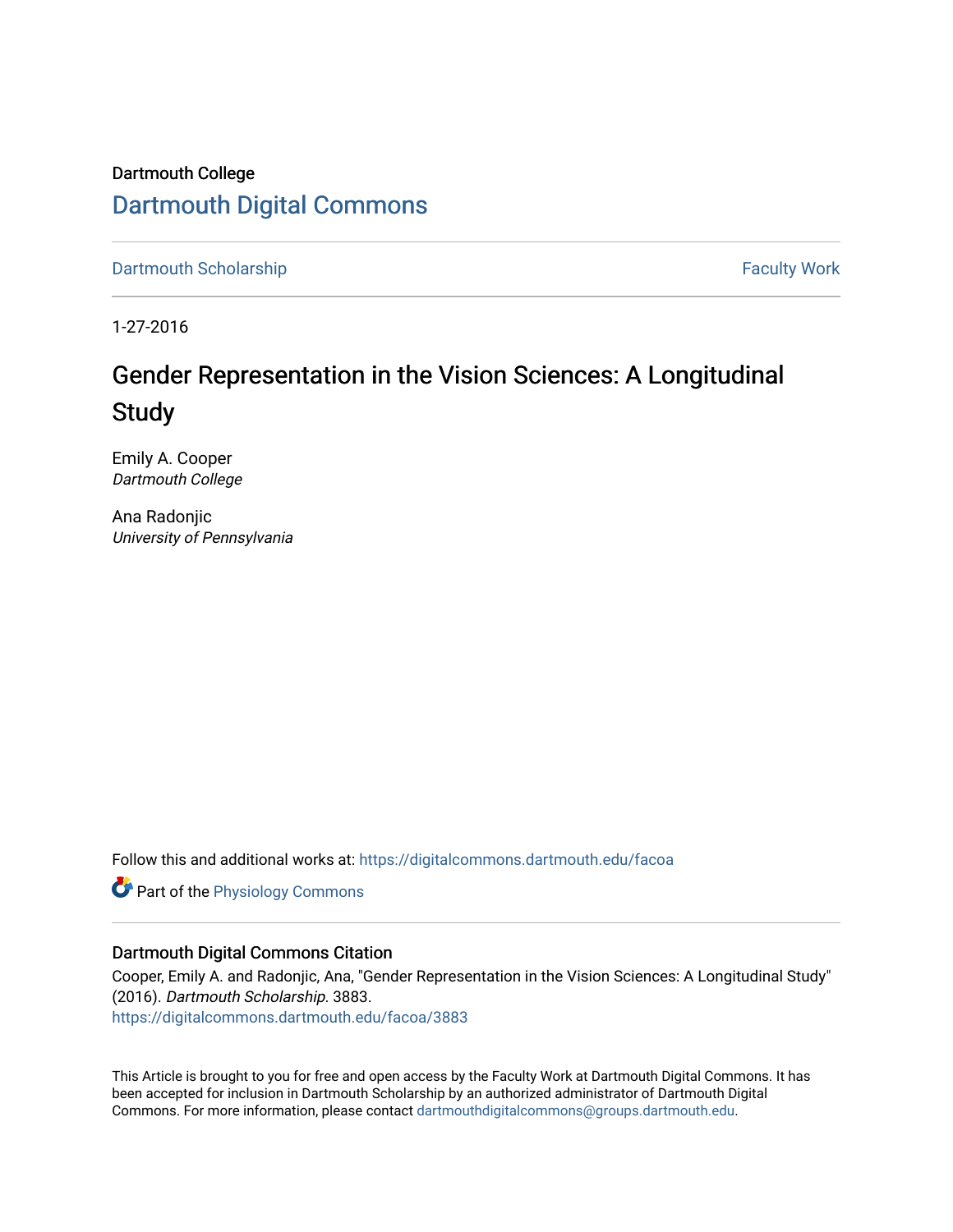## Gender representation in the vision sciences: A longitudinal study

Emily A. Cooper<sup>[\\*](#page-9-0)</sup> **Emily A. Cooper Emily A. Cooper Emily A. Cooper Emily A. Cooper Emily A. Cooper Emily A.** Cooper **Emily A.** Cooper **Emily A.** Cooper **Emily A.** Cooper **Emily A.** Cooper **Emily A.** Cooper **Emil** 

Dartmouth College, Hanover, NH, USA



# Ana Radonjić[\\*](#page-9-0) **18 Department of Psy[c](#page-9-0)hology, University of Pennsylvania,** Ana Radonjić\*

Understanding the current status and historical trends of gender representation within a research field is an important component of fostering a diverse and inclusive scientific community. Here, we report on the gender representation of a large sample of the vision science research community—the attendees of the Annual Meeting of the Vision Sciences Society (VSS). Our analysis shows that the majority of scientists at all career levels in our sample are male. This imbalance is most pronounced for the senior scientists, whereas predoctoral students are nearly balanced between the genders. Historically, the gender imbalance was larger than it is at present, and it has followed a slow-but-steady trend toward gender parity over the past decade. A longitudinal analysis based on tracking individual attendees shows a larger dropout rate for female than male predoctoral trainees. However, among the trainees who continue in the vision science field after graduate school, evidence suggests that career advancement is quite similar between the genders. In an additional analysis, we found that the VSS Young Investigator awardees and the abstract review committee members reflect substantial gender imbalances, suggesting that these recognitions have yet to catch up with the greater gender balance of the rising generation of junior vision scientists. We hope that this report will encourage awareness of issues of diversity in the scientific community and further promote the development of a research field in which all talented scientists are supported to succeed.

## Introduction

Men and women do not tend to be equally represented in scientific research careers. The characterization and potential causes of this imbalance have been heavily addressed within and between the boundaries of traditional research fields, such as

mathematics and life sciences (e.g., Ceci, Ginther, Kahn, & Williams, [2014](#page-9-0); Kaminski & Geisler, [2012;](#page-9-0) Moss-Racusin, Dovidio, Brescoll, Graham, & Handelsman, [2012;](#page-9-0) Sheltzer & Smith, [2014\)](#page-9-0). For example, it has been shown that in the academic setting, women are underrepresented in mathematically intensive fields, such as engineering, computer science, and physics, while in social and life sciences, the representation is more balanced (Ceci et al., [2014\)](#page-9-0).

Philadelphia, PA, USA

We were interested in investigating the gender representation among researchers in the vision sciences a multidisciplinary field that encompasses scientists with different departmental affiliations and a range of research interests that touch on issues related to biological vision. We wanted to determine the current gender makeup of the vision sciences community and whether it has been changing over time. We also wanted to examine if there are differences between males and females in career trajectory from a graduate student to an independent researcher. For example, are there gender differences in the drop out of individuals (i.e., pipeline leakage)? What percentages of male and female trainees continue their career in science and reach independence?

To address these questions, we examined the records of attendees of the Annual Meeting of the Vision Sciences Society (VSS). VSS is one of the most prominent conferences in the field and has been bringing together a large group of vision science researchers for over a decade. Thus, we considered VSS attendees to be a suitable sample of the vision sciences community for addressing our research questions. Here, we describe the gender composition of VSS attendees at different career stages, which are reflected in different levels of conference registration (predoctoral, postdoctoral, and regular) and we report how this composition has been changing over time. Furthermore, by tracking individual attendees, we are able to examine and compare career trajectories for a subset of male and female attendees.

Citation: Cooper, E. A., & Radonjić, A. (2016). Gender representation in the vision sciences: A longitudinal study. Journal of Vision, 16(1):17, 1–10, doi:10.1167/16.1.17.



 $@0@$ Downloaded from jov.arvojourhals/erg is licensed under Sceative Commons Attribution-NonCommercial-NoDerivatives 4.0 International License.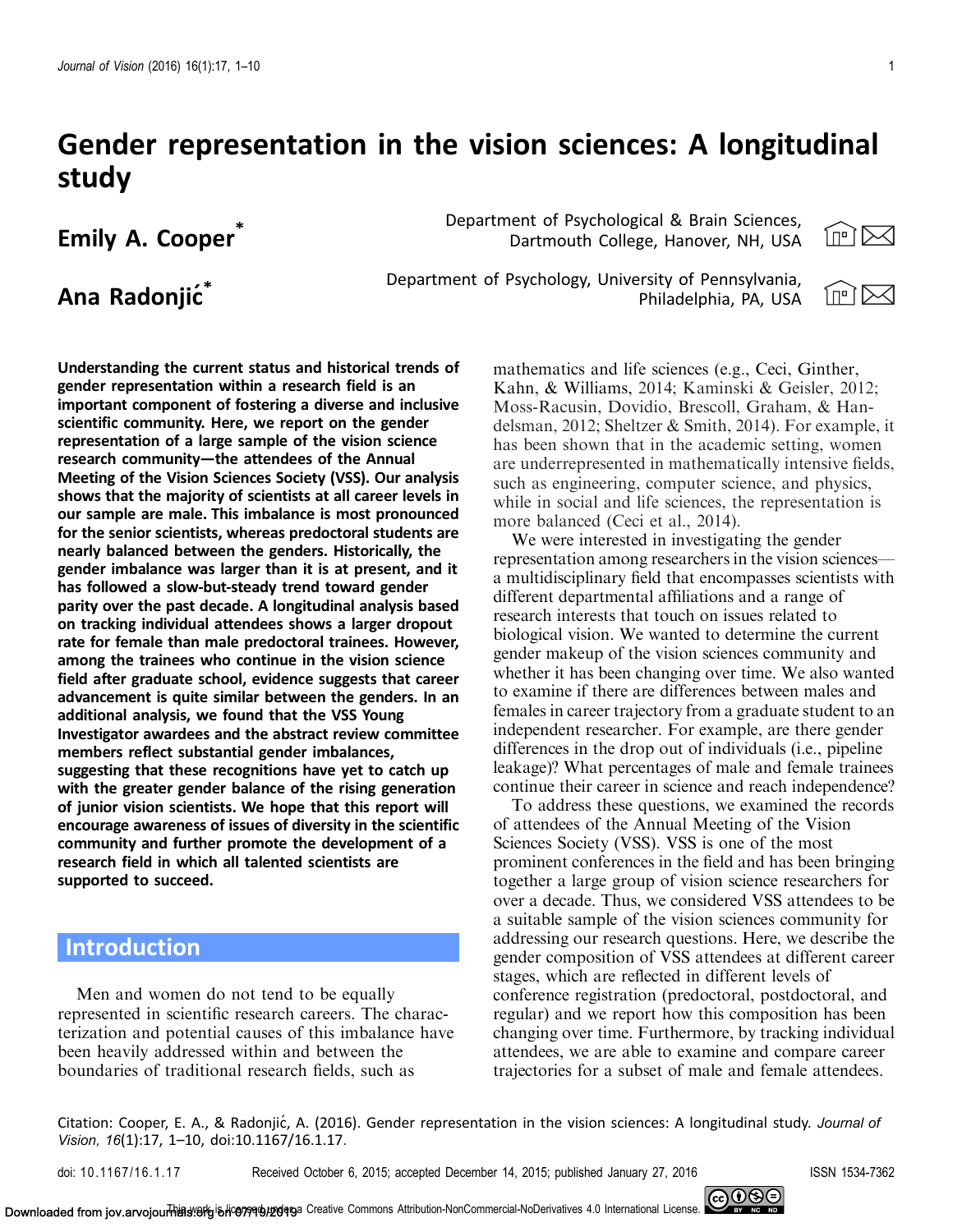$\leftarrow$ 

<span id="page-2-0"></span>

Figure 1. (A) VSS population pyramid for the 15th Annual Meeting (2015). The percentage of male attendees (in yellow) and female attendees (in green) are shown for each registration level (y-axis). (B) Distribution of attendees by registration level across years. For each year (2004, 2006–2015) the percentage of attendees at each registration level are plotted (predoctoral

in red, postdoctoral in blue, regular in orange). (C) Distribution of attendees by gender across years. For each year, the percentage of male attendees is shown in yellow and the percentage of female attendees is shown in green.

We believe that it is important to directly examine the issue of gender representation in the vision sciences for several reasons. First, advancement in science should be based on merit. If we accept that men and women are equally capable of (and interested in) advancing vision-related research (Halpern et al., [2007\)](#page-9-0), then we would expect balanced representation and career advancement at equal rates across genders. If the representation and career advancement are not balanced, it is worthwhile to examine the potential underlying causes. Second, a scientific community will be best positioned to tackle complex problems if it is composed of people with a diversity of backgrounds. Any systematic exclusion that is not based on research quality—whatever the cause—can only hinder progress toward a common goal. Finally, equal support and recognition of the achievements of men and women in the vision science field provides role models and encourages capable and motivated trainees of both genders.

## **Results**

 $\rightarrow$ 

In Figure 1A, we summarize the gender makeup of the VSS attendees for the most recent meeting (2015) with a population pyramid. The pyramid describes the VSS population in terms of registration level and gender. VSS attendees must register in one of three categories: regular, postdoctoral, or predoctoral. We assume that attendees that register in the regular category are active independent researchers, while predoctoral and postdoctoral attendees are trainees. We therefore assume that regular attendees have advanced farther in their career development than postdoctoral attendees, who are continuing their training and have not yet obtained an independent research position.

Several characteristics of the community are clearly noticeable. First, the majority of attendees are at the predoctoral level (43%), as compared to the postdoctoral (19.1%) and regular (37.9%) levels. Second, the majority of attendees are male at all levels, although at the predoctoral level the difference in the number of male and female attendees is small and approaches parity (22.8% vs. 20.2%). Finally, a comparison across all gender and career levels indicates that male regular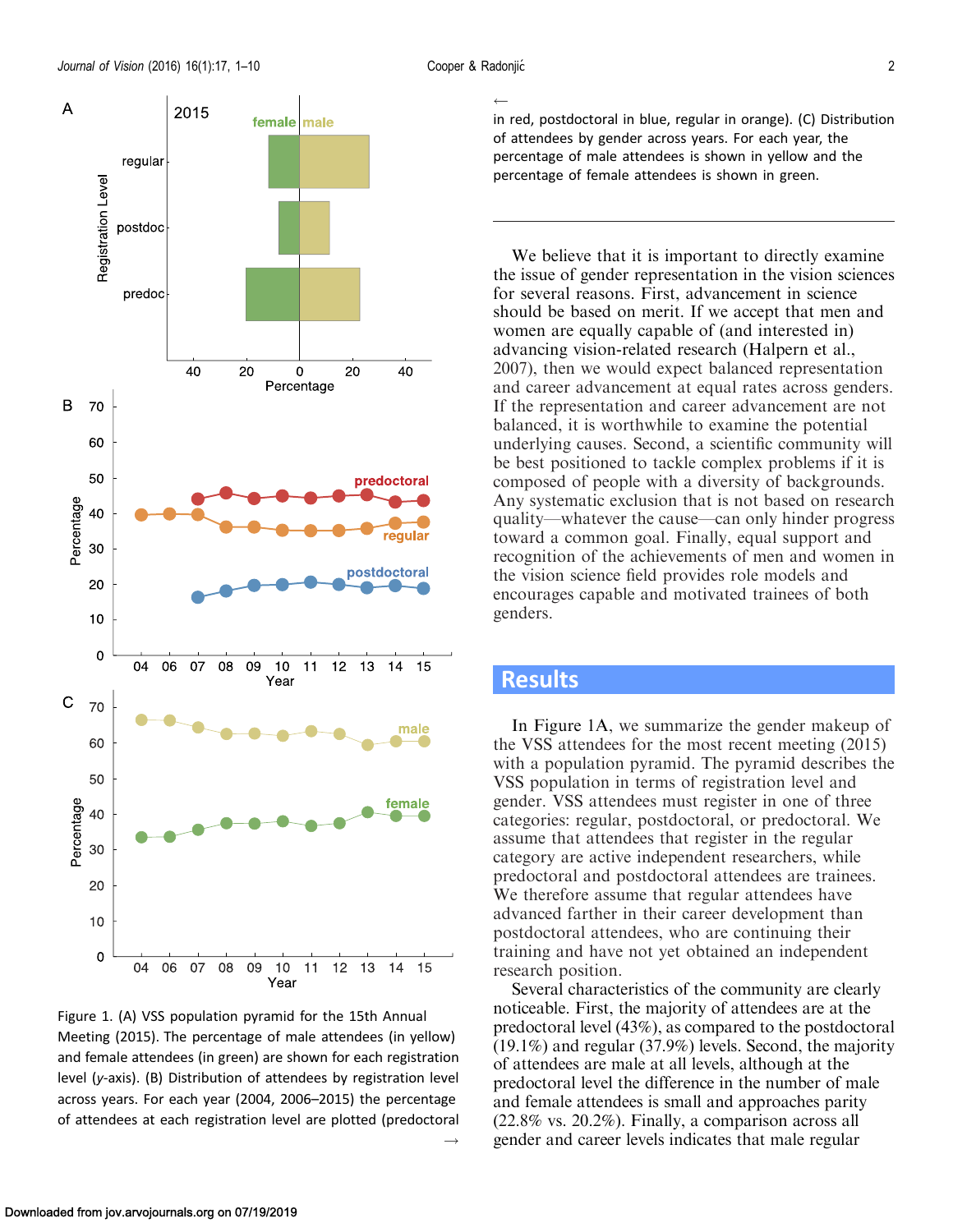members constitute the majority of the VSS community (26.3%). These general characteristics hold across all years we analyzed. An icon accompanying our report and Figure S1 in the supplement show population pyramids for each of the 11 years included in the analysis. Note that data from 2005 were unavailable, and that prior to 2007 pre- and postdoctoral attendees were combined and categories cannot be directly compared.

The vision sciences community has been growing steadily since the Society and the annual meeting were established 15 years ago. We were interested in investigating whether and how the structure of the community has been changing as VSS grows over the years. [Figure 1B](#page-2-0) shows the percentage of attendees at each registration level across years. Even though the total number of participants has increased by more than a factor of two (from approx. 900 to nearly 2,000, see [Table A1](#page-10-0) in Appendix), the percentage of attendees at each registration level has remained remarkably stable. [Figure 1C](#page-2-0) shows the gender distribution across years when all registration levels are combined. In all years, the majority of VSS attendees were male and the difference in the number of male and female attendees is pronounced. However, the gender gap has been gradually decreasing: the percentage of female attendees increased significantly from 2004 to 2015 (33.5% vs. 39.5%;  $\chi^2(1) = 8.62$ ;  $p < 0.01$ ).

We further explored how the gender balance changed across years within each registration category. [Figure 2](#page-4-0) contains the percentage of male and female attendees for predoctoral (A), postdoctoral (B), and regular (C) levels separately. This analysis shows that the gender gap is the smallest at the predoctoral level, in which the percentages of male and female participants in recent years (2013–2015) approaches equality. Although the gap is clearly the largest at the regular level, there is a notable steady increase in the number of female attendees relative to male in this category, even if gradual.

[Figure 2D](#page-4-0) summarizes these data in the form of male-to-female attendee ratios for each year and registration level. In the postdoctoral category, this ratio fluctuated without showing a clear trend, but in both the predoctoral and regular categories there was a decrease in the gender ratio across years. In the predoctoral category, male-to-female ratios changed from 1.27:1 in 2007 to 1.13:1 in 2015. Although these two ratios did not differ significantly,  $\chi^2(1) = 1.18$ ,  $p =$ 0.3, the linear correlation revealed a significant change over the years,  $r = 0.78$ ,  $p < 0.05$ . In the regular category, the change was more marked: while there were 3.18 males for each female attendee in 2004, this ratio decreased to 2.27:1 in 2015,  $\chi^2(1) = 4.92$ ,  $p < 0.05$ ;  $r = 0.91, p < 0.001.$ 

One of the goals of our study was to estimate the percentage of trainees in the vision sciences who become independent researchers and to investigate

whether these numbers differ across genders. The studies that investigate gender differences in science careers typically focus on academic milestones and have previously compared the percentages of male and female trainees who receive a PhD within a certain time period to the percentages of male and female assistant professors 5–6 years later (Ceci et al., [2014\)](#page-9-0). The data about the number of awarded PhDs and attained assistant professorships was not available to us; therefore, we developed an analysis more appropriate for our dataset that followed similar logic and took advantage of our ability to track individual conference attendees across years.

For each conference year, we recorded the number of male and female trainees (i.e., attendees at either the pre- or postdoctoral level) for whom, based on our records, this was the first VSS meeting they attended. We then computed the percentage of these trainees who subsequently registered as regular members (which we take to indicate that they became independent researchers). We aggregated these data into three cohorts, each representing a different generation of trainees (2004–2006, 2007–2010, 2011–2014; see [Figure 3A](#page-5-0)). Overall, the percentage of first-time trainees who became regular members is the highest for the first generation (2004–2006; 31%), as these trainees had the longest time to reach independence. In contrast, only 2% of trainees in the most recent generation (2011– 2014) became regular members so far. Presumably, most of them are still continuing with their pre- or postdoctoral training. Across all three generations, the percentage of trainees who become regular members is larger for male than for female attendees; however, this difference is small and not significant:  $+4.6\%$  in the first,  $+2.5\%$  in the second, and  $\lt +1\%$  in the third; all  $\chi^2(1)$  < 3; ns. [Table A2](#page-10-0) shows the number of male and female trainees in each group; the [Methods](#page-6-0) section describes in further detail how we tracked individual attendees across years.

In a second longitudinal analysis, we investigated the career development of one generation of vision scientists from the earliest stage. We focused on predoctoral attendees only—a category that consists primarily of graduate students. We asked what percentage of male and female predoctoral attendees do not continue an active research career (i.e., only appear in conference rosters as a predoctoral attendee), and what percentage of predoctoral attendees become independent researchers (i.e., register in subsequent years as a regular member). We limited this analysis to the second generation of attendees (2007–2010). However, we did not require that an individual's first attendance to the conference occur in this range, only that they were registered as a predoctoral attendee at some point during these years. Before 2007, predoctoral and postdoctoral researchers were registered as a single category and we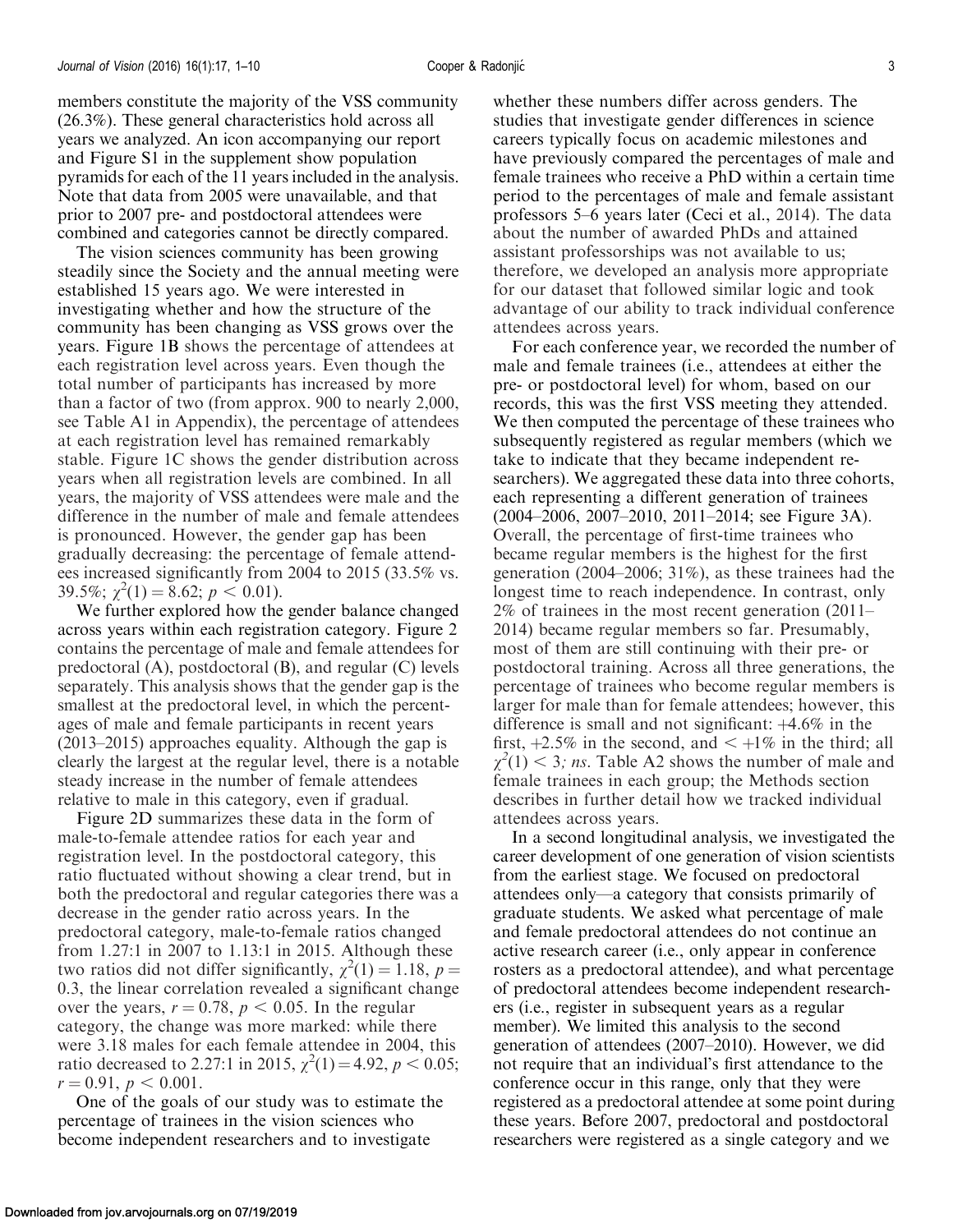<span id="page-4-0"></span>

Figure 2. (A–C) Change in gender distribution within different registration levels. Percentage of male (yellow) and female (green) attendees is shown for predoctoral (A), postdoctoral (B), and regular attendees (C). (D) Male-to-female ratios across years. Predoctoral level is shown in red, postdoctoral in blue, and regular in orange. Pre-2007 data for the pre- and postdoctoral registration level, as a single category, are shown as dashed lines in panels (A) and (D), for reference.

were not able to distinguish between them; limiting the analysis to 2010 left a reasonably long time (at least 5 years) to monitor the career progress.

[Figure 3B](#page-5-0) shows the percentage of these predoctoral trainees who became regular members: 10.2% of males and 9% of females. Our analysis suggests that a majority of predoctoral researchers do not pursue a career in vision science research after graduating and that the percentage of those who drop out at the graduate (or undergraduate) level is significantly larger for female than for male attendees. Only 27% of female predoctoral attendees from the 2007–2010 cohort return to the conference as a postdoctoral or regular attendee, as compared to 36.2% of male attendees,  $\chi^2(1) = 15.97$ ;  $p <$ 0.001. Note, however, that some of these attendees may still be at the predoctoral level in 2015. Interestingly, out of those attendees who continue their career in vision science (i.e., subsequently register at levels other than predoctoral), males and females reach independence in similar proportions: 33.5% of female and 28% of male attendees have registered at regular level,  $\chi^2(1) < 2$ ; ns.

Because the total number of attendees who transitioned from predoctoral to regular registration level was fairly small (90 male, 67 female) it was feasible to verify each attendee carrier stage using their professional profiles available online and establish what type of independent position they obtained ([Figure 3B\)](#page-5-0). We identified three broad classes of independent positions: tenure-track (assistant or associate professor, or equivalent), researcher (research professor, researcher in industry or government agency), and instructor (teaching fellows and visiting assistant professors). We found that the distribution of male and female predoctoral-turned-regular attendees across these three categories is essentially identical. Among 67 female attendees, 52 (77.6%) had tenure-track positions, 10 (14.9%) were researchers, and 3 (4.5%) were instructors. Among 90 male attendees, 70 (77.8%) had tenuretrack positions, 15 (16.7%) were researchers, 4 (4.4%) were instructors. We were not able to either verify or precisely categorize the position of two females and one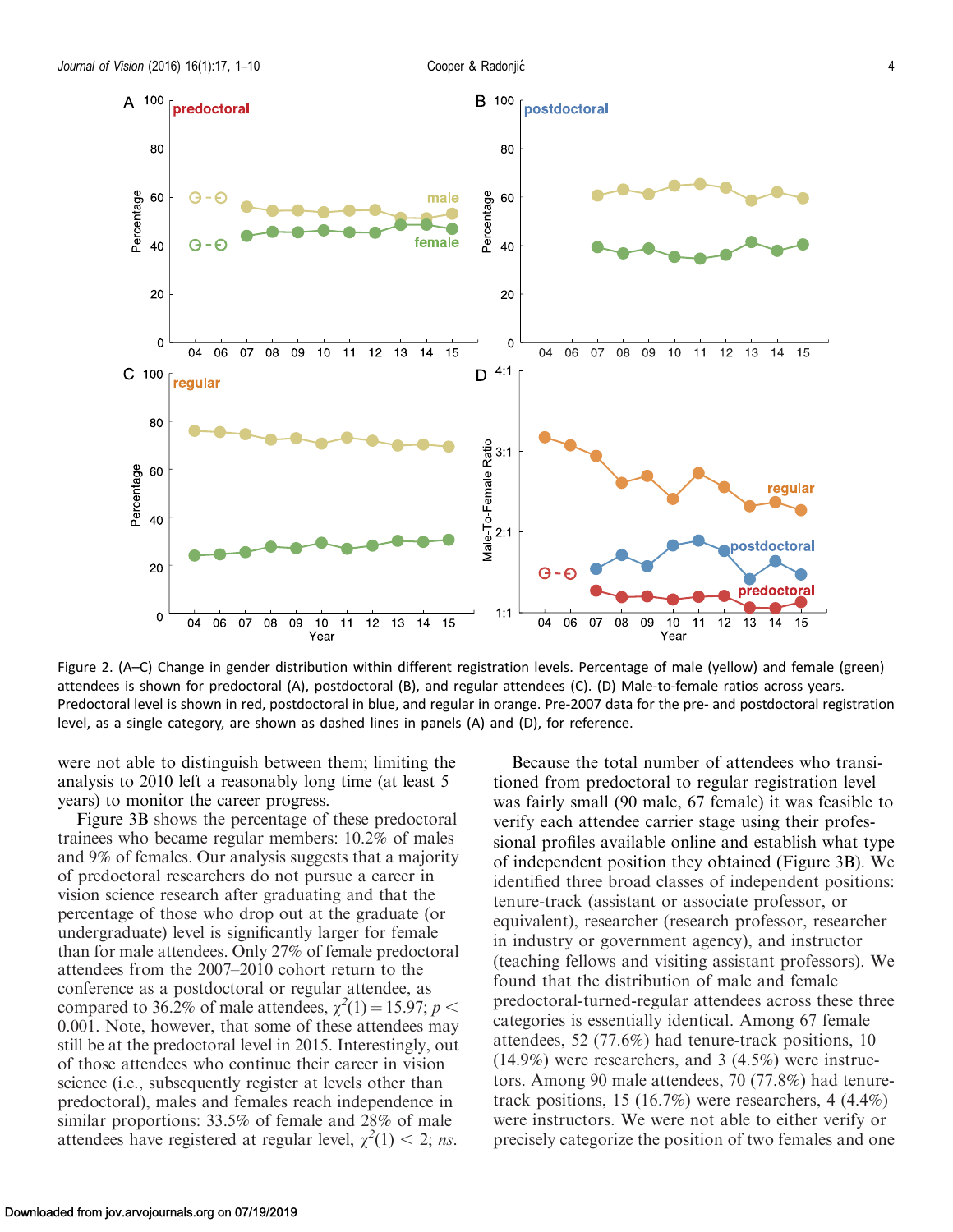<span id="page-5-0"></span>

Figure 3. (A) Percentage of trainees (pre- and postdoctoral) who became regular members for three generations of vision scientists. The percentage of first-time trainees who registered as regular members in subsequent years is aggregated across years for each generation and shown separately for male attendees (yellow) and female attendees (green). The x-axis indicates the range of years included in each generation (i.e., the cohort range). The total number of attendees included in each generation is 953 (2004–2006), 1,650 (2007–2010), and 1,853 (2011–2015). (B) Percentage of predoctoral attendees from the 2007–2010 cohort who became regular members, and the type of academic position they have obtained. The total number of student attendees in the cohort is 1,628.

male. Note that the percentages in Figure 3B are shown relative to the entire cohort size.

We also conducted a broad-strokes comparison of universities in which male and female attendees from this generation held tenure-track positions in terms of how research-intensive they are. To do so we relied on the rankings provided by U.S. News & World Report (U.S. News & World Report, Best Global Universities Rankings, [2014\)](#page-9-0) and Times Higher Education (Times Higher Education, World University Rankings [2014–](#page-9-0)15, 2014), which rate PhD-granting universities worldwide in terms of their research activity (extent and impact) and overall academic quality. We found that male and female attendees from this generation attain positions in top research universities in similar proportions: 60% of male and 54% of female tenure-track attendees had a position at a university that appeared on the list of top 400 institutions worldwide in one or both ranking systems.

## **Discussion**

Our analyses showed that gender imbalance in the VSS community does exist, but that it has been steadily decreasing across both the junior and senior conference attendees. Interestingly, we did observe a larger dropout rate for female than male trainees after they obtain their doctoral degree. However, when we compared the career progression of those trainees who continue in the vision science field after graduate school, we found essentially

no difference between males and females. One possible interpretation of these findings is that, in the vision sciences, women are less likely to choose to pursue an academic career after they receive a PhD (see also, Ceci et al., [2014](#page-9-0); Martinez et al., [2007](#page-9-0)). Our analyses suggests that, if they do choose to continue, they have equal chances to succeed in establishing an independent research career as their male colleagues.

Another possible interpretation of our findings (and one that was suggested to us by an anonymous reviewer) is that the larger dropout rate for female trainees might reflect that women have more difficulties in obtaining a postdoctoral position than men. If this were the case, those women who do advance might on average be more qualified than men with similar positions, creating a systematic gender bias in career advancement. Careful and systematic examination of the factors that influence decisions to leave an academic career after obtaining a PhD will be required to distinguish between these interpretations.

The conference registration rosters, however, cannot tell the whole story. Another way to examine gender representation within a field is to look at whether males and females are recognized equally for their achievements. To address this question, we analyzed the gender composition of a subset of attendees who have been singled out for the VSS awards and committees.

We used gender information available in our dataset to investigate whether the gender representation within different award categories reflects the overall representation in the vision science community. We analyzed two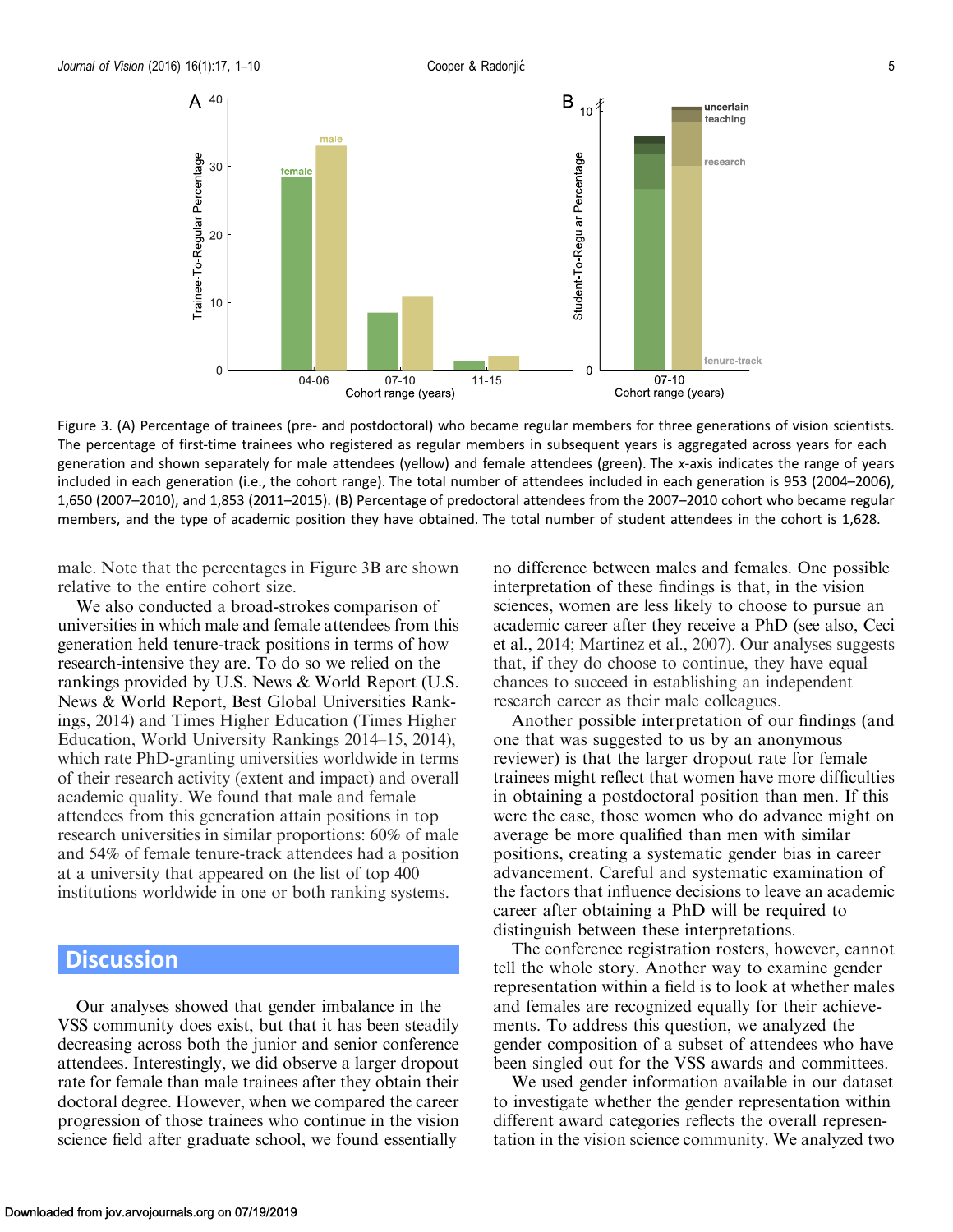<span id="page-6-0"></span>award categories: Student Travel Award ''for excellent contributions from graduate students'' (Vision Sciences Society, VSS [2015](#page-9-0) Student Travel Awards, 2015) and Young Investigator Award (YIA), given to ''an outstanding visual scientist who received an advanced degree within the past 10 years'' (Vision Sciences Society, Elsevier/VSS Young Investigator Award, [2015\)](#page-9-0). The Davida Teller Award for exceptional contributions to vision science is awarded only to women.

Our analysis reveals that Student Travel Awards are well-balanced across genders. These awards are given to multiple student attendees per year (20 yearly after 2007). On average, 56.5% of yearly awards were given to men in the period 2007–2015 ( $SD = 8.3\%$ ), and the yearly percentages reflect the balance of male and female predoctoral attendees well, particularly for the period of 2011–2015 (see Figure S2 in the supplement). In contrast, one YIA is given each year. So far, only one out of nine awardees was a woman.

We also observed a discrepancy in the percentages of male and female members who serve on the abstract review committee relative to the percentages of male and female regular members. Out of 69 scientists who served as abstract reviewers for the 2015 meeting, only 11 (15.9%) were female (Vision Sciences Society, [2015](#page-9-0) Review Committee, 2015; information on the reviewing committees from previous years was not available online). According to the VSS website, the abstract committee ''is composed of accomplished visual scientists representing a broad range of specialty areas and methodological approaches'' who are appointed by the VSS Board for a one-year renewable term (Vision Sciences Society, [2015](#page-9-0) Review Committee, 2015). If we assume then that the reviewing committee is recruited each year from the ranks of typical regular conference attendees, we can then compare the observed gender ratio in the committee to the expected ratio for a random sample. We found that in 2014, women constituted 29.7% of regular attendees, nearly twice as much as their participation in the reviewing committee in the following year (2015). Even in 2004, the earliest year for which we have attendance records, women constituted 25% of regular attendees. At the time of this report, the abstract review committee membership roster was updated online for 2016. The number of committee members increased to 76, but the percentage of female reviewers remained unchanged (12 or 15.8%) (Vision Sciences Society, Abstract Review Committee, [2016](#page-9-0)).

Thus, examinations of both the YIA recipients and the abstract review committee suggest substantial gender imbalance. From the current analysis, however, it is not possible to pinpoint why this imbalance occurs. Are similar numbers of men and women asked to serve on the abstract review committee, yet women are more likely to decline? Are men and women nominated for the YIA at equal rates, or are the nominations

themselves biased? Taken collectively, our analyses suggest that at the level of YIA recipients and the abstract committee, the relative inclusion of men and women has yet to catch up with the greater gender balance of the current generation of vision scientists.

One alternative way to analyze gender balance within a field is to examine the percentages of men and women in different types of conference presentations (e.g., symposia, talks, or posters). Although the information about the relative participation of men and women across presentation types is available (via crossreferencing conference programs with our records of attendee gender), we did not have the information about the number of men and women who have requested a talk or proposed a symposium. Without this information, we could neither compute gender success rates nor examine whether there are gender differences in preference for one type of presentation over another (poster vs. talk). Both of these questions are interesting and could provide additional insight about gender balance in the vision community, and we hope to address them in our future studies.

#### Looking forward

As a multidisciplinary community, the group of vision science researchers cannot be assumed to follow the demographic trends of any single traditional scientific field. Thus, it is important to explicitly gauge the current and historical gender balance among vision scientists, and monitor these trends going forward. Better understanding of the relationship between gender and career progression should be part of a larger effort of supporting and encouraging a diverse group of talented scientists to pursue complex research questions such as those posed in vision science.

## **Methods**

#### Data collection

Conference registration rosters for 11 annual VSS meetings (2004, 2006–2015) were obtained from the conference administrators. The data from year 2005 were not available. We used the information in the rosters to determine career stage and gender for each attendee in each conference year following the methods we describe below. All data analysis procedures were approved by the Institutional Review Boards at Stanford University, Dartmouth College, and the University of Pennsylvania, and were in accordance with the World Medical Association Declaration of Helsinki.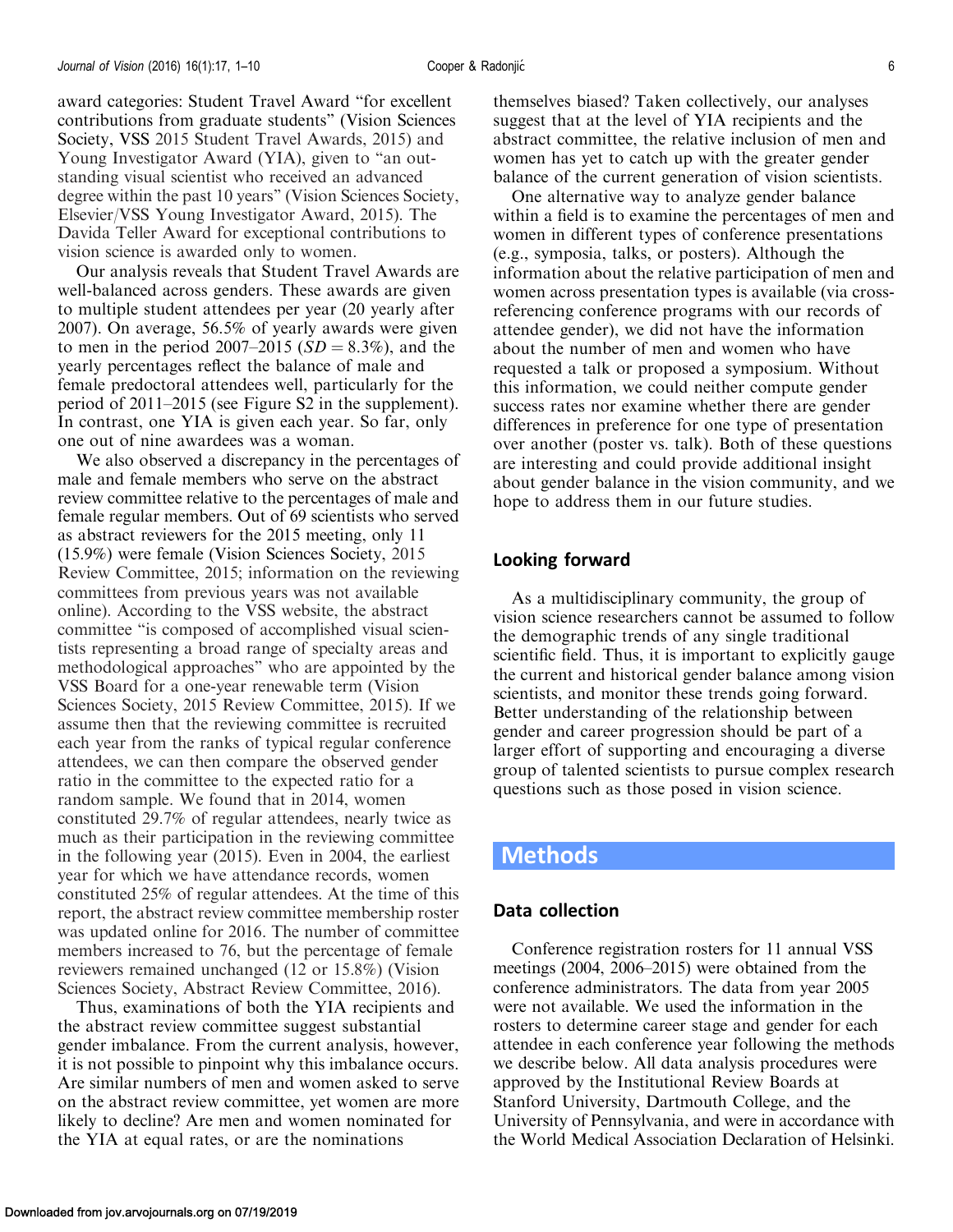According to convention, we use the term gender to denote the social, rather than biological, role of an individual (Deaux, [1985\)](#page-9-0). Three different strategies were used to determine the gender of the conference attendees. Each strategy relies on the idea that an individual communicates gender via both direct and indirect cues, and necessarily excludes those individuals who chose not to outwardly specify their gender.

#### Self-reported gender

Since 2012, conference attendees had the option to voluntarily report their gender as part of their profile. The self-reported gender data was available for 43.3% of attendees (2,921 people total). When self-reported gender information was provided, we considered it to represent the ''ground truth.''

#### First-name gender

In some cases, it is possible to determine an attendee's gender with a high level of confidence based on first name. To do this, we used a publically available database and application programming interface (API) called Genderize.io (https://genderize.io). Genderize provides the probability of an individual's gender given the first name, based on the frequency with which user profiles on major social networking websites contain a particular name-gender combination. For example, at the time of this report, the name ''Peter'' occurs in the Genderize database 4,373 times, and 100% of the time the gender is male. In comparison, out of the 1,628 occurrences of the name ''Robin,'' only 59% are female, suggesting that this name is gender-ambiguous. We used the API to query the first name of each attendee who had a single first name or a hyphenated dual name (e.g., Jean-Paul; dual names that are not hyphenated, such as Lisa Marie, are unsupported). We computed the binomial confidence interval on the name's gender, and retained matches for which the lower end of the 95% confidence bounds was equal to or greater than 80%. Under this criterion, 72% of all attendees (4,861 people total) could be assigned gender.

#### Online profile gender

After determining gender based on self-report and Genderize, there were still 15.2% of the attendees (1,024 total) with unknown genders. For these remaining attendees we relied on information publicly available online to determine gender. We did this by entering an attendee's first and last name and their affiliation at the time of most recent attendance into the Google search engine and searching the results for professional websites that contained matching information. If we found a professional website that either contained a photo or used gender pronouns, we recorded the attendee's gender. Using this method, we assigned gender to approximately another 10% of attendees, leaving only 5.8% (393) of attendees without any gender information.

#### Validation

By combining and cross-validating all three approaches, we hoped to minimize the effect of any biases inherent to a particular approach. For example, cultural differences in the frequency of dual names would prove problematic for Genderize, but can be compensated for using online profiles. We validated the Genderize results against selfreported data for the subset of attendees for which information from both sources was available (2,055 people total). The two methods agreed in 99.3% of the cases, suggesting that our Genderize-based method for assigning attendee gender has high accuracy. To test the reliability of the online profile approach, two independent judges (the two authors) both performed the online search for a subset of attendees. The agreement between the two judges in these cases was high (99.3%; 136 out of 137 instances in which the gender was determined by both judges). The remaining attendees were only handled by one judge. A subset of the attendees for whom gender was determined using the Genderize API was also categorized based on their online profiles, with the Genderize data withheld. The agreement of these two methods was high (97.7%; 291 out of 298 cases for which both methods provided gender information). When the methods disagreed, we relied on self-report data (if available) or online profile data verified by both judges.

#### Determining attendee career stage

Conference attendees register based on their selfreported career stage. From 2007 onward, this could be one of three options: predoctoral, postdoctoral, or regular. Prior to 2007, predoctoral and postdoctoral attendees were grouped into a single registration category (student/postdoctoral).

In the initial years of the meeting, conference staff, journal representatives and commercial exhibitors were also included in conference rosters, sometimes as a separate registration category (labeled Staff, VSS, or Exhibitor). Because we wanted to limit our analysis to researchers, we excluded from further analysis any attendee who at any point registered under one of these categories.

In some cases, information about the attendee's registration level was not available in the conference rosters. For all years except 2006, there were only a few (if any) such cases. In 2006, however, the information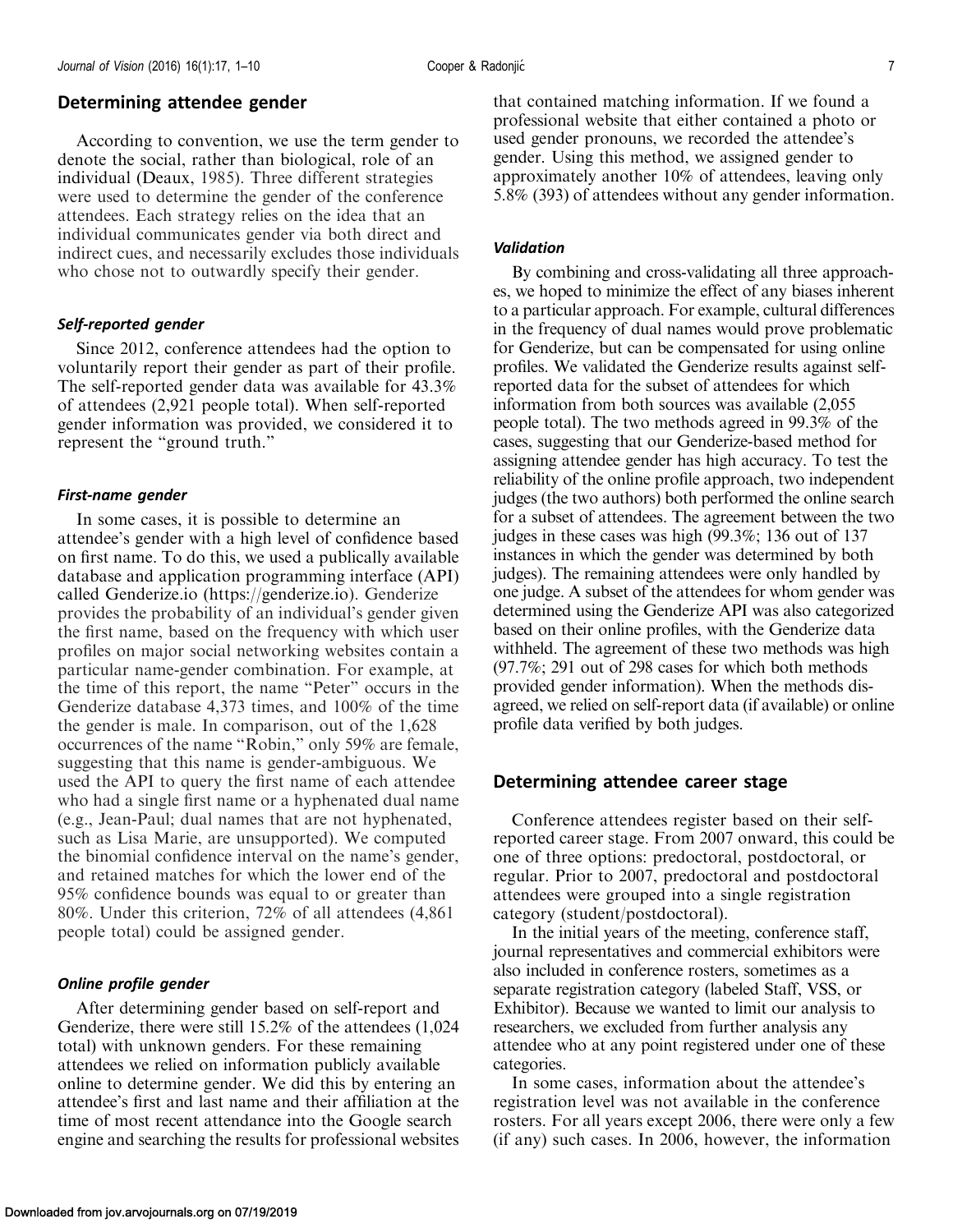about the registration level was missing for all nonmember attendees (approx. 7% of attendees that year). To make the datasets as complete as possible, we filled the missing registration level information by using the information from the surrounding years (if available). For example, if an attendee was in the regular category in 2004, we assumed that they were also in this category in 2006. If an attendee was a student in both 2004 and 2007, we assumed that they were also a student in 2006. If reliable information from surrounding years was unavailable, the two authors independently judged an attendee's missing registration level based on information publicly available online (personal or professional profiles, lab websites, CVs; following the same general strategy used when searching for gender data). When both authors agreed, this information was used (52 such cases). The attendees for whom information about registration was still missing (24 attendees in year 2006, 4 in 2007) were excluded from further analysis.

#### Year-by-year analysis

Our analysis only included those attendees who were researchers and for whom the information about both the registration level and gender were available. For each conference year we analyzed, [Table A1](#page-10-0) shows the number of total registered attendees; the number of staff, publisher, and exhibitor representatives that were excluded from the analysis; and the number of researcher-attendees for whom registration or gender information was not known (and were therefore excluded). In the [Results](#page-2-0) section, all numbers are computed relative to the total number of attendees included in the analysis (percentage of these attendees relative to the whole population of researchers for a given year is also shown in [Table A1\)](#page-10-0).

We have no reason to believe that any of our methods for assigning attendee gender or registration are biased against any particular category. We therefore assume that, if gender and registration data were available for the excluded attendees, these would distribute across categories in similar proportions and would not significantly change our results.

In the course of our analysis we also identified several individuals for whom the changes in registration status across years deviated from the expected progression from predoctoral to postdoctoral to regular (e.g., a postdoctoral researcher registered as a regular member one year and as a postdoctoral member the following year). For each such attendee, we used the information publicly available online to verify their career status in a given year and, if needed, we corrected their registration status to reflect their actual career stage at that time. We also discovered that lab research assistants who are at

the predoctoral level but are not graduate students occasionally register as regular attendees. We were able to identify and correct some, but likely not all, such cases. It is also possible that, contrary to our assumption, some of the attendees who register at the regular level are not independent researchers, but at a different career stage that does not qualify as pre- or postdoctoral (e.g., lab technician or computer programmer). We expect, however, that the number of such attendees is quite small, as is the number of remaining predoctoral attendees that are registered as regular attendees.

#### Tracking individual attendees

One goal of our analysis was to track the attendance of unique individuals over different years of the conference. Because VSS members are not assigned unique identifies (e.g., member ID number), we developed a method for assigning such a number for each individual attendee. Given the size of the VSS conference population, we assumed that we could track individual attendees across years based on their first and last names with a reasonable level of accuracy. We implemented the following strategies to minimize errors in this method.

First, to avoid conflating two individuals with the same first and last name, we searched the dataset for instances in which the same name appeared multiple times in one year. In these few cases, we used professional online profiles to determine the separate identities of the two individuals and assign them each a different unique ID. This method necessarily fails to catch cases in which different individuals with the same name attended during different years. We reasoned, however, that there would be a relatively small number of such cases and they would be nearly impossible to identify.

Second, we wanted to avoid incorrectly categorizing a single individual as multiple different people due simply to minor changes in format in which they entered their name during the registration process (e.g., with or without accents or capitalization). To avoid this error, all non-Roman characters were converted to the closest Roman letter. We also manually identified and corrected a number of year-to-year name inconsistencies. One additional concern was that the apparent pipeline leakage for woman might be falsely inflated by the fact that women are more likely to change their surname. We identified and corrected two such instances, but it is possible that there were additional instances that we were not able to find. After implementing these strategies, we assigned a unique number to each ostensible unique individual that attended VSS during the period we analyzed.

For each individual attendee, the resulting dataset indicated in which years they attended the meeting and what their career stage was at the time (continual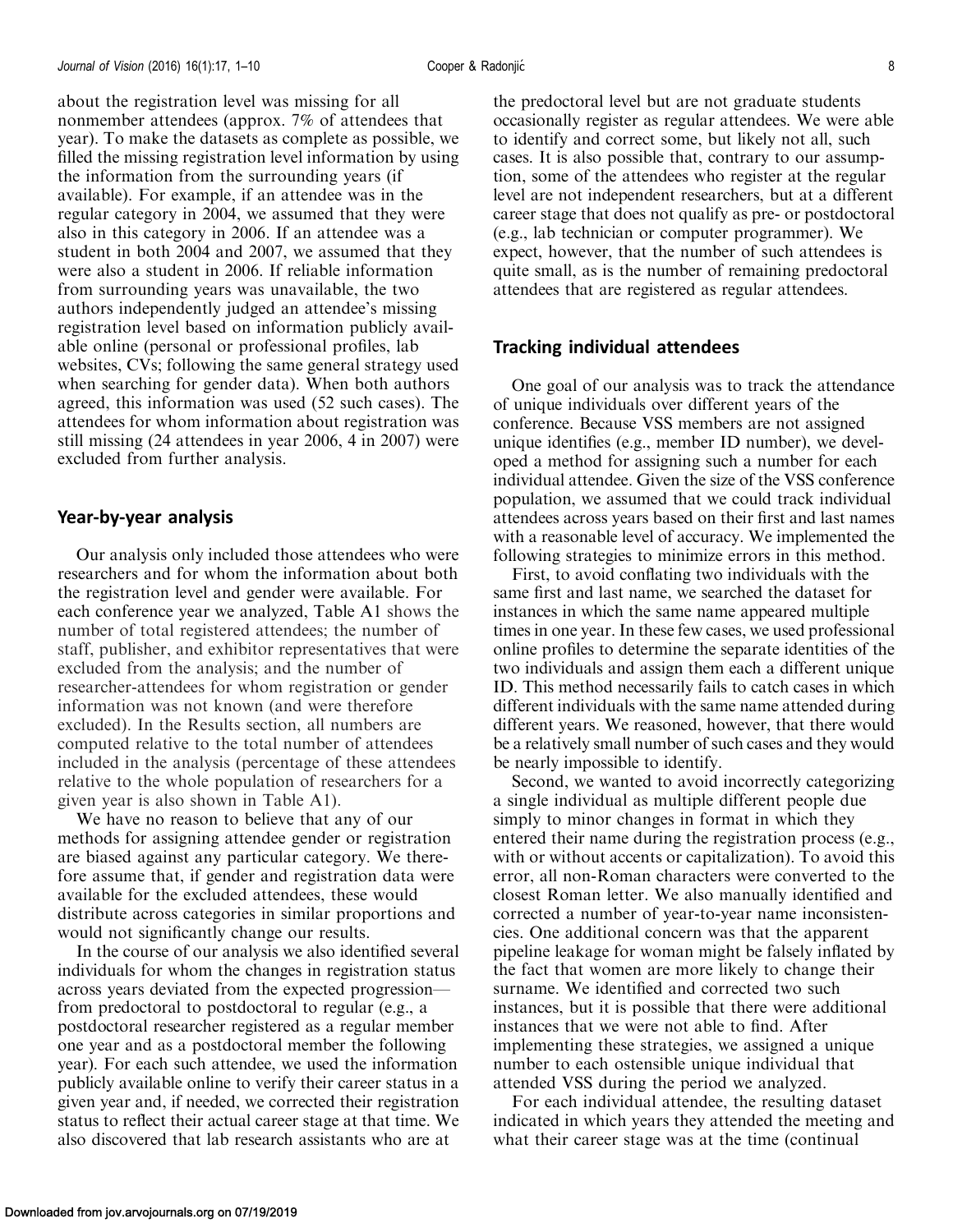<span id="page-9-0"></span>attendance across years was not required). We used this dataset for our longitudinal analyses in which we tracked the career progression of the subset of attendees who were trainees in the early years of the conference (see [Figure 3](#page-5-0)). Note that it was not possible to examine career progress that is not reflected in the registration level, such as advancement from assistant to associate to full professorships.

One clear limitation of our analysis based on tracking individual attendees lies in the fact that it excludes all pre- and postdoctoral trainees who stop attending VSS, even though some of them may continue an active research career but prioritize other conferences. For example, those who specialize in neuroscience might choose to attend the Society for Neuroscience (SfN) or Computational and Systems Neuroscience (Cosyne) meetings rather than VSS, while those that are more clinically oriented might choose the Association for Research in Vision and Ophthalmology meeting (AR-VO). Similarly, attendees who attain positions outside the United States might be more likely to prioritize international meetings that are geographically closer (e.g., European Conference on Visual Perception or the Asia-Pacific Conference on Vision). In the present analysis, we assume that this kind of sample attrition affects male and female trainees at equal rates.

While our current dataset necessarily restricts our knowledge of an individual's career progression to those who repeatedly attend VSS, further longitudinal research will help verify whether the tendencies we have measured can be observed in the long run and in larger samples of the vision research community.

Keywords: vision science, gender representation, longitudinal analysis

## Acknowledgments

The authors would like to thank the VSS administrators and Board of Directors for providing the registration information for this paper. We would also like to thank George Wolford for helpful input on the statistical analyses and David Brainard for helpful comments on an earlier version of this manuscript.

\*EC and AR contributed equally to this article. Commercial relationships: none.

Corresponding authors: Emily A. Cooper; Ana Radonjić.

Email: emilycooper@dartmouth.edu; radonjic@sas. upenn.edu.

Address: Department of Psychological & Brain Sciences, Dartmouth College, Hanover, NH, USA; Department of Psychology, University of Pennsylvania, Philadelphia, PA, USA.

### References

- Ceci, S. J., Ginther, D. K., Kahn, S., & Williams, W. M. (2014). Women in academic science: A changing landscape. Psychological Science in the Public Interest, 15(3), 75–141.
- Deaux, K. (1985). Sex and gender. Annual Review of Psychology, 36(1), 49–81.
- Halpern, D. F., Benbow, C. P., Geary, D. C., Gur, R. C., Hyde, J. S., & Gernsbacher, M. A. (2007). The science of sex differences in science and mathematics. Psychological Science in the Public Interest,  $8(1), 1-51.$
- Kaminski, D., & Geisler, C. (2012). Survival analysis of faculty retention in science and engineering by gender. Science, 335(6070), 864–866.
- Martinez, E. D., Botos, J., Dohoney, K. M., Geiman, T. M., Kolla, S. S., Olivera, A., . . . Cohen-Fix, O. (2007). Falling off the academic bandwagon. Women are more likely to quit at the postdoc to principal investigator transition. EMBO Reports, 8(11), 977–981.
- Moss-Racusin, C. A., Dovidio, J. F., Brescoll, V. L., Graham, M. J., & Handelsman, J. (2012). Science faculty's subtle gender biases favor male students. Proceedings of the National Academy of Sciences, USA, 109(41), 16474–16479.
- Sheltzer, J. M., & Smith, J. C. (2014). Elite male faculty in the life sciences employ fewer women. Proceedings of the National Academy of Sciences, USA, 111(28), 10107–10112.
- Times Higher Education, World University Rankings 2014–15. (2014). Retrieved September 15, 2015 from https://www.timeshighereducation.com/ world-university-rankings/2015/world-ranking
- U.S. News & World Report, Best Global Universities Rankings. (2014). Retrieved September 15, 2015 from http://www.usnews.com/education/ best-global-universities/rankings.
- Vision Science Society, Abstract Review Committee, (2016). Retrieved January 11, 2016 from http:// www.visionsciences.org/review-committee.
- Vision Sciences Society, 2015 Review Committee. (2015). Retrieved July 22, 2015 from http://www. visionsciences.org/committees.html.
- Vision Sciences Society, Elsevier/VSS Young Investigator Award. (2015). Retrieved September 15, 2015 from http://www.visionsciences.org/ young\_investigator.html.
- Vision Sciences Society, VSS 2015 Student Travel Awards. (2015). Retrieved September 15, 2015, from http://www.visionsciences.org/awards.html.